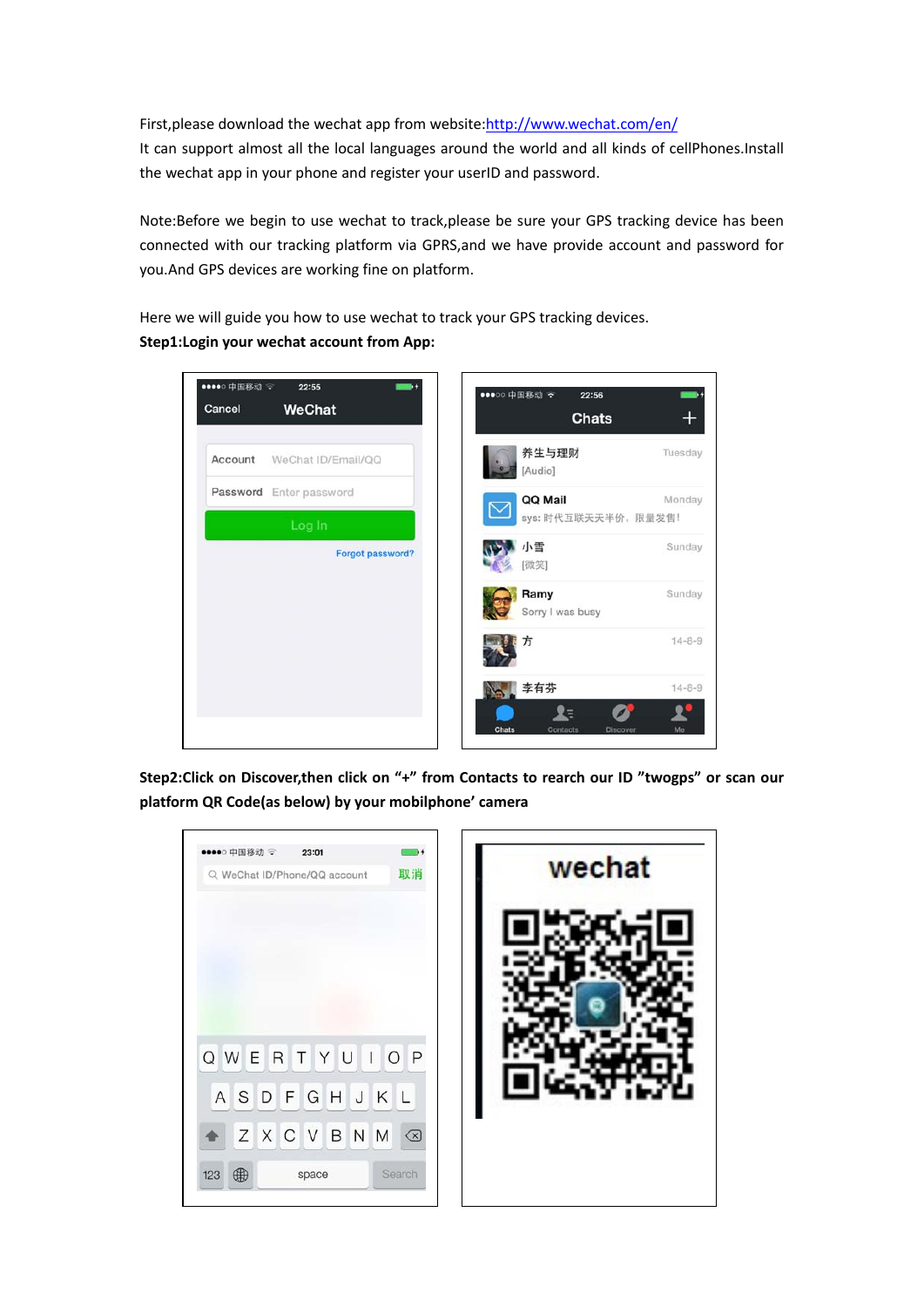**Step3:Click on"Follow" to follow "twogps" ID,then click on:QR Code**



**Step4:Find the "twogps" from Contacts→Offical Accounts** 

| ●●●●○ 中国移动 〒<br>22:59<br><b>Contacts</b> | $\mathbf{r}$           | ●●●●● 中国移动 →<br>22:59<br><contacts +<="" accounts="" official="" th=""></contacts> |
|------------------------------------------|------------------------|------------------------------------------------------------------------------------|
| Q Search                                 | $\alpha$<br>A          | S                                                                                  |
| <b>Recommended Friends</b><br>47         | B<br>C<br>D<br>E       | 胜逸地产                                                                               |
| 23.<br><b>Groups</b>                     | F<br>G<br>н<br>J       | 双形<br>双形                                                                           |
| Tag                                      | L<br>M<br>N<br>$\circ$ |                                                                                    |
| <b>Official Accounts</b><br>$\lambda$    | p<br>o<br>R<br>s       | 腾讯微博<br>W                                                                          |
| Α                                        | т<br>v                 | twogps                                                                             |
| A 【半面·妆】                                 | W<br>X<br>Υ<br>z       | W                                                                                  |
|                                          | $\sharp$               | 微信支付                                                                               |
| Chats<br>Contacts<br>Discover            | Me                     | z                                                                                  |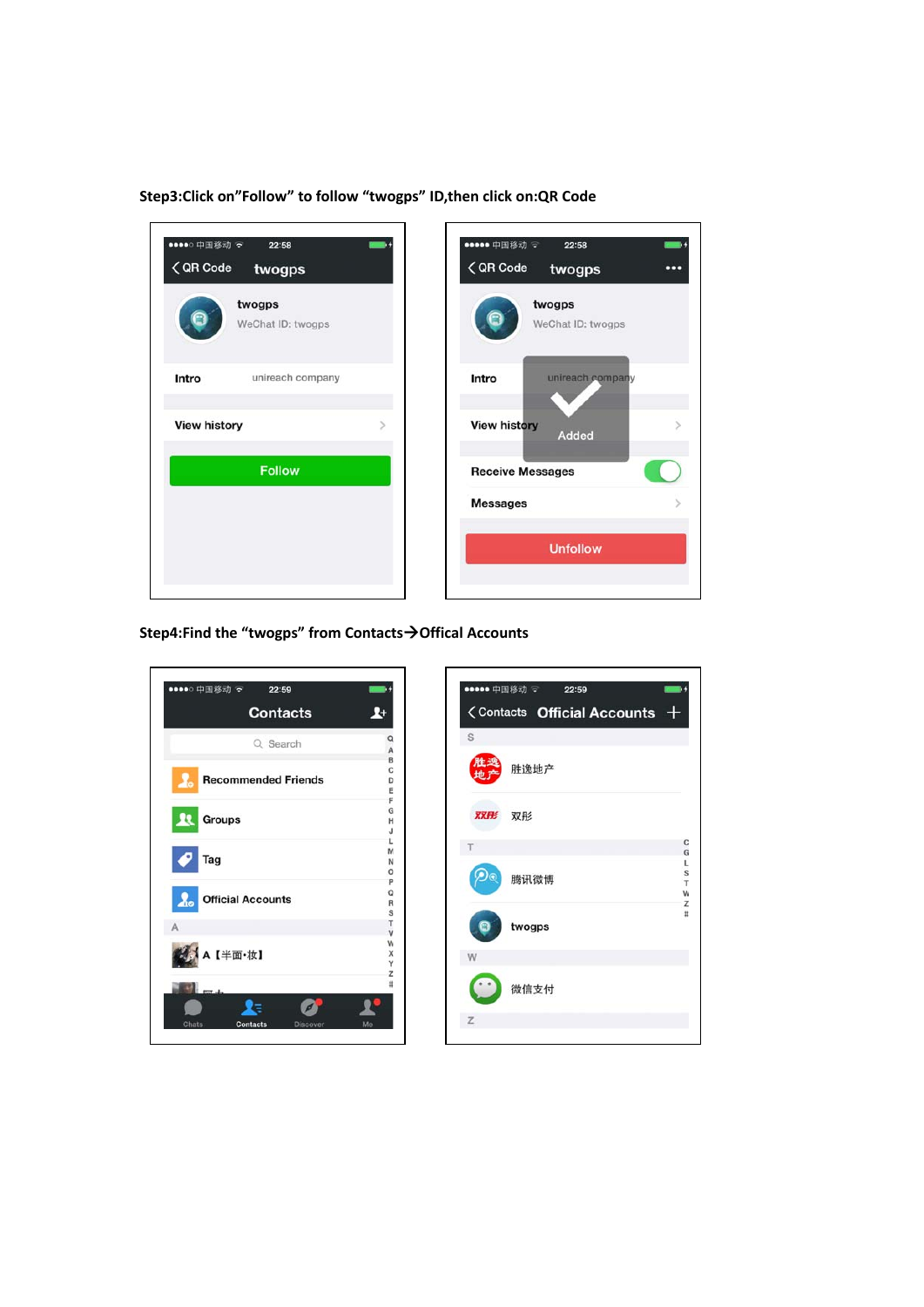**Step5:input any word,you will get the following messages,bind your platform account and password:**

**(example,our demo account:unireach ,password:123456)**



| <subscript th="" twogps<=""></subscript>                                                    |
|---------------------------------------------------------------------------------------------|
| <b>Congratulations! Bound</b><br>successfully (Please<br>bind again if password<br>changed) |
| 1.Cancel Bind:#                                                                             |
| 2.Device List:123                                                                           |
| 3.Check<br>Location:IMEI(or:ID)                                                             |
| 4.Arm:IMEI@1(or:ID@1)                                                                       |
| 5.Disarm:IMEI@0(or:ID<br>@0)                                                                |
| 6.Track                                                                                     |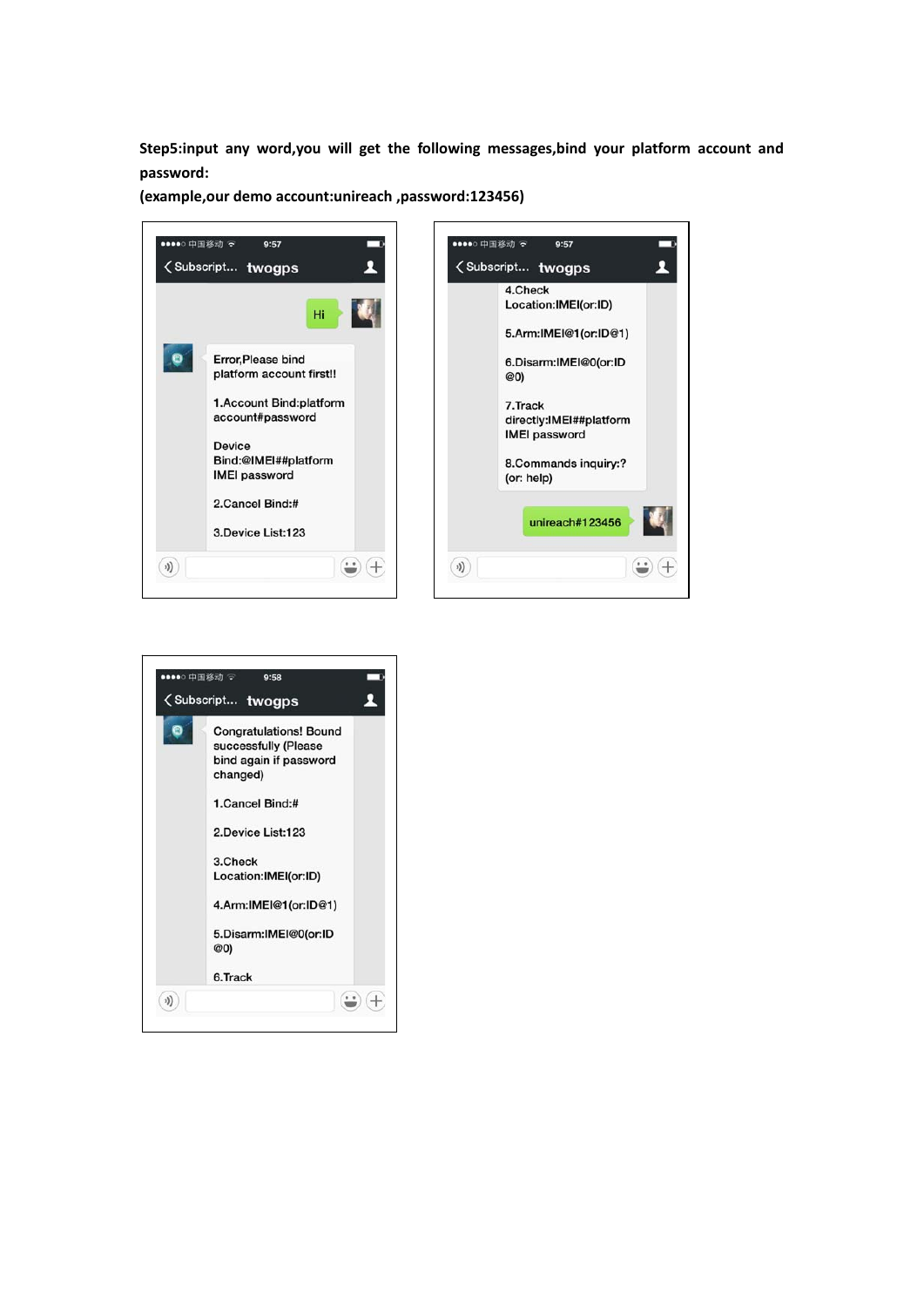**Step6:Input:123 to get tracker List under the bound account.If any more than one GPS devices under this account,device list will be listed**(Note:Devices under the sub‐accounts cant be tracked by admin accounts,but should be tracked by the dicrect end account).



**Step7:Input ID/IMEI No to get location and details,as below:**

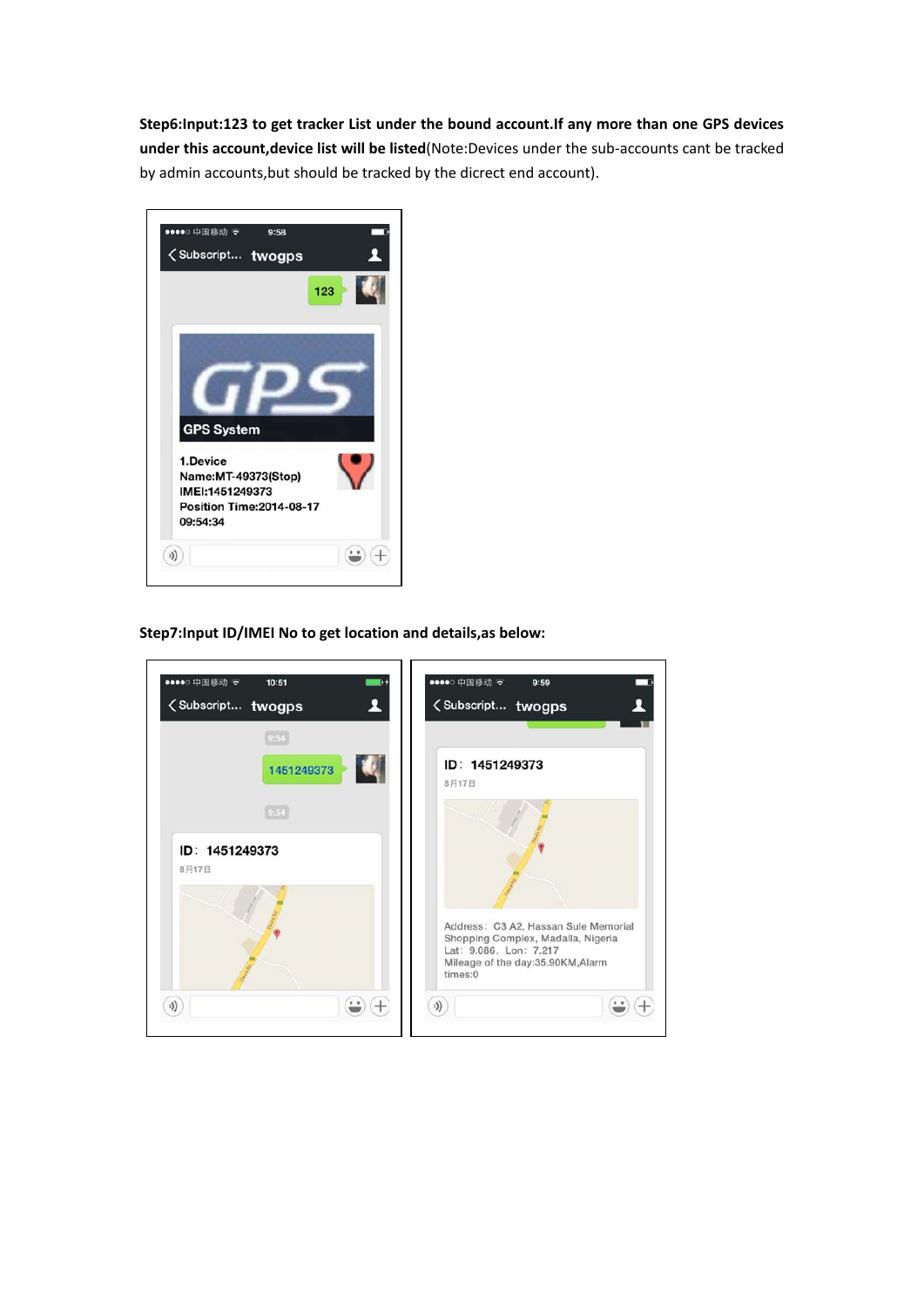**Step8:Arm/Diarm from wechat,as below:**

| ●●●●○ 中国移动 マ<br>10:01<br><subscript th="" twogps<=""><th></th><th>●●●●○ 中国移动 マ<br/><b><subscript b="" twogps<=""></subscript></b></th><th>10:02</th></subscript> |   | ●●●●○ 中国移动 マ<br><b><subscript b="" twogps<=""></subscript></b> | 10:02                        |
|------------------------------------------------------------------------------------------------------------------------------------------------------------------|---|----------------------------------------------------------------|------------------------------|
|                                                                                                                                                                  |   |                                                                |                              |
| Address: C3 A2, Hassan Sule Memorial<br>Shopping Complex, Madalla, Nigeria                                                                                       |   |                                                                | 1451249373@0                 |
| Lat: 9.086. Lon: 7.217<br>Mileage of the day:35.90KM,Alarm<br>times:0                                                                                            |   |                                                                | <b>Disrmed successfully!</b> |
| <b>Read All</b>                                                                                                                                                  | > | 小)                                                             | . 0                          |
| 10:01                                                                                                                                                            |   | WER<br>Q<br>$T_{\perp}$                                        | YU<br>L                      |
| 1451249373@1                                                                                                                                                     |   | A S D                                                          | FGH<br>JKL                   |
| Armed sucessfully!                                                                                                                                               |   | Z<br>X C V                                                     | B<br>N M                     |
|                                                                                                                                                                  |   |                                                                |                              |

**Step9:If tracker device still not bound with platform account,you can track direcly with IMEI No and platform IMEI password(default:123456):**

|       | 1451249373##123456                                                         |  |
|-------|----------------------------------------------------------------------------|--|
|       | ID: 1451249373                                                             |  |
| 8月17日 |                                                                            |  |
|       |                                                                            |  |
|       | Address: C3 A2, Hassan Sule Memorial<br>Shopping Complex, Madalla, Nigeria |  |